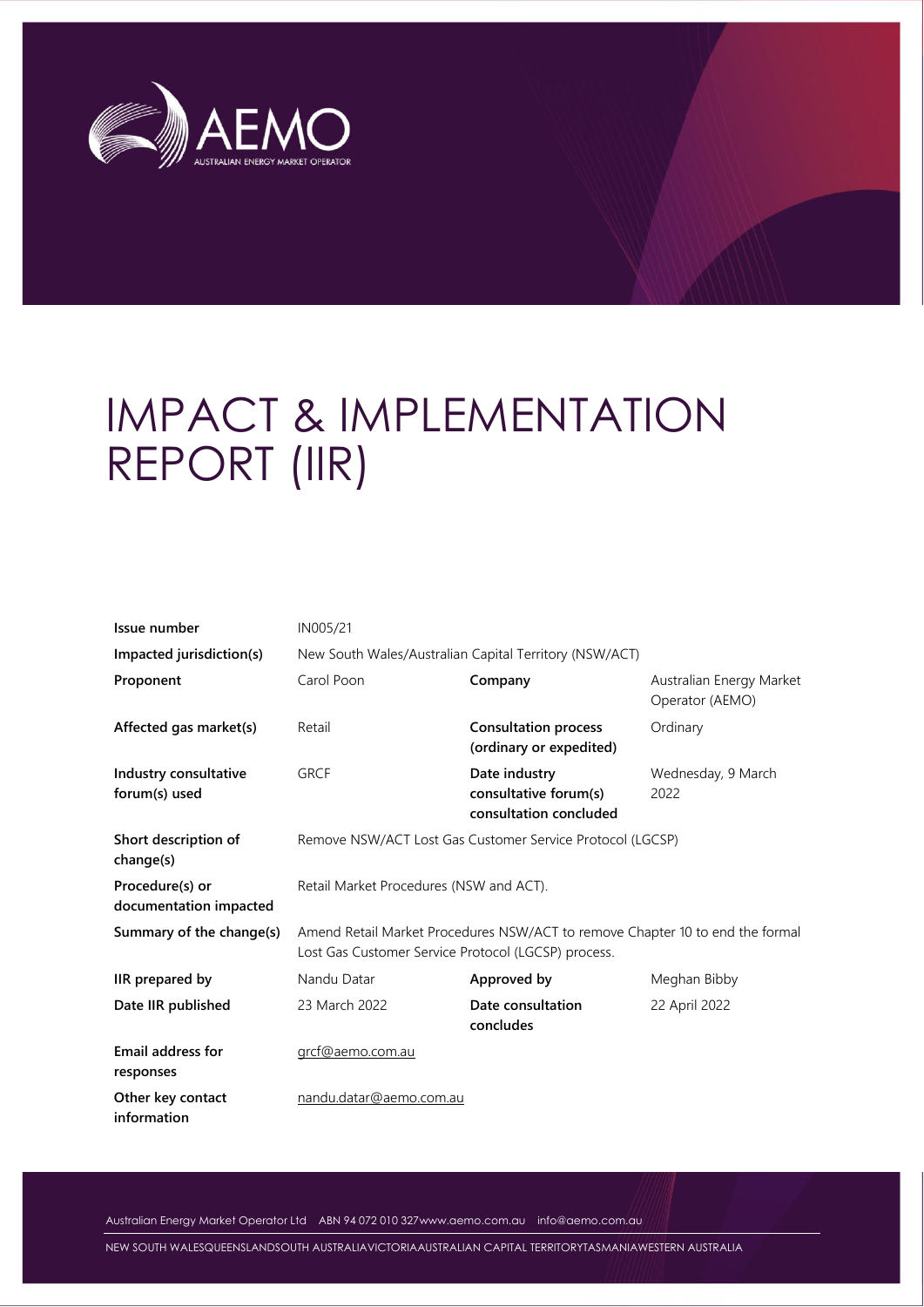

# **IMPACT & IMPLEMENTATION REPORT**

## **CRITICAL EXAMINATION OF PROPOSAL**

### **1. DESCRIPTION OF ISSUE**

According to the Chapter 10 of the Retail Market Procedure (RMP) NSW/ACT, AEMO may provide a service that enables a customer to find out the identity of the current FRO of the delivery point at which that customer is supplied with gas ("lost *gas* customer service"). The lost gas customer service must be provided in accordance with a protocol LGCSP.

As per the current process, a gas customer can contact any Retailer or the Energy and Water Ombudsman NSW (EWON) to find out the identity of their current retailer within one business day. This formalised process ensures that a NSW/ACT gas customer is never placed in a position where they do not know the identity of their current Retailer for a sustained period of time.

In situations where the gas delivery point identifier is known, the customer's Retailer can be identified by querying the AEMO's NSW/ACT Gas Retail Market Business System (GRMBS).

Where the delivery point identifier is not known but the street address of the property with the gas connection is known, the customer's Retailer may be identified either by interrogating the relevant Network Operator's on-line system (where such access is available) or liaising directly with the relevant Network Operator.

Initially, AEMO requested feedback on the following proposal in Gas Market Issue (GMI) consultation.

- 1. Formalising the temporary work around: Due to the termination of access to NSW/ACT Network Operator's online system in 2016, AEMO implemented a temporary workaround to overcome this issue by accessing the Complete MIRN listing provided by the relevant Network Operator. To formalise the workaround AEMO must update the LGCSP. Updating the LGCSP must be agreed by the EWON and GRCF participants.
- 2. Removing the requirement for GRCF Consultation when amending the LGCSP: AEMO consulted with internal stakeholders and proposed that any future changes to the LGCSP will not require to undergo a formal GRCF consultation. Any future proposed changes will be reviewed and agreed via a circular resolution between AEMO and EWON. AEMO proposed to remove the requirement for formal GRCF consultation from the Retail Market Procedures (RMP) NSW/ACT.
- 3. Removing Chapter 10 of RMP NSW/ACT: The changes proposed in this initiative make requirements in Chapter 10 of the RMP NSW/ACT redundant.

Feedback from the participants proposed removing the LGCSP process. EWON could seek resolution of a query from a lost gas customer from the relevant Network Operator.

The changed proposal seeks approval from EWON and the GRCF participants for the following:

- Delete Chapter 10 from RMP NSW/ACT to remove the formal LGCSP process; and
- Remove LGCSP process.

AEMO discussed the suggested change to the original solution covered by the GMI with EWON and the Network Operators, Jemena and AGIG.

EWON indicated they had no objections in principle to removing the protocol. They also noted that in practice they are most likely to contact the Network Operator anyway. AEMO responded that the National Energy Retail Law (NERL) clause 85 covers the obligation on the Network Operator to provide details of a customer's Retailer when requested by EWON.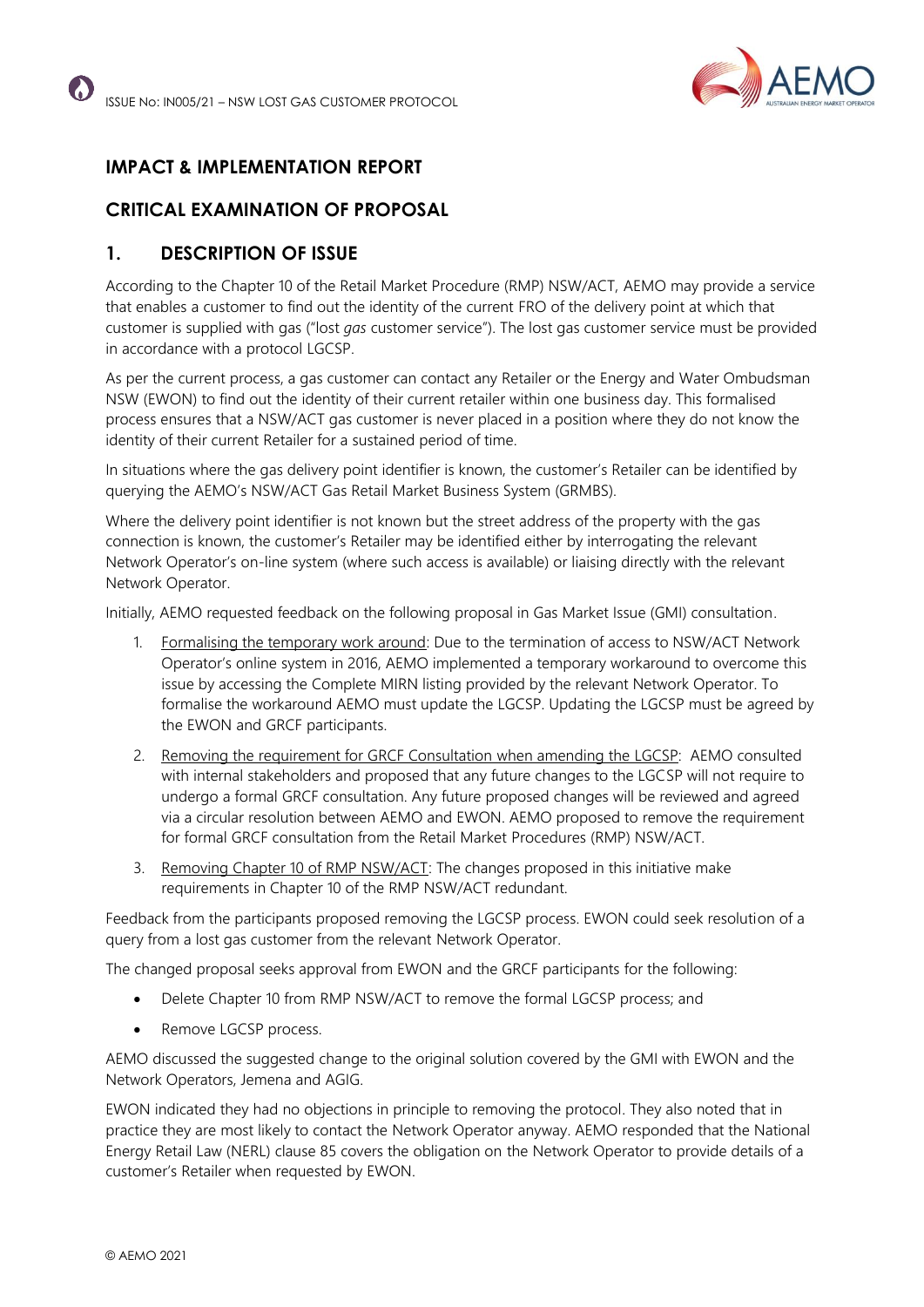

Jemena and AGIG indicated that they are generally supportive of the proposal. Jemena also noted that they anticipate that this initiative would create minimal in-practice change, given the very low volumes of EWON requests.

## **1.1. Invitation to provide feedback.**

Anyone wishing to make a submission for this IIR consultation is requested to use the response template provided in Attachment A. Submissions close 22 April 2022 and should be e-mailed to grcf@aemo.com.au.

## **2. REFERENCE DOCUMENTATION**

• Retail Market Procedures (NSW and ACT) v27.0

## **3. OVERVIEW OF CHANGES**

The proposed change involves:

- 1. deleting Chapter 10 from the RMP NSW/ACT;
- 2. discontinuing the use of LGCSP. Under National Energy Retail Law (NERL) (section 85), the EWON can approach the Network Operator on behalf of the customer for the purpose of identifying their Retailer; and
- 3. EWON adopt the practice of contacting the Network Operator.

# **4. OVERALL COST AND BENEFITS**

Implementation of this initiative is expected to deliver the following benefits:

- Speed up the resolution of a lost gas customer query.
- Eliminate duplication of processes, where EWON approaches AEMO and in some cases AEMO may need to approach the Network Operator to determine the customer's Retailer.
- Harmonise with other east coast jurisdictions since the protocol only exists in NSW/ACT.

AEMO considers this initiative will require the minor process change for EWON where resolution of lost gas customer queries will be sought from the Network Operator instead of AEMO.

There are no anticipated system changes for AEMO or participants because of this proposed change.

## **5. MAGNITUDE OF THE CHANGES**

Given that the change requires no system changes for any Network Operator or AEMO, AEMO believes the magnitude of this change to be "non-material".

# **6. CONSISTENCY WITH NATIONAL GAS RULES (NGR) AND NATIONAL GAS OBJECTIVE (NGO)**

As part of the first-round consultation (PPC), AEMO put forward the following assessment regarding compliance with section 135EB of the National Gas Rules: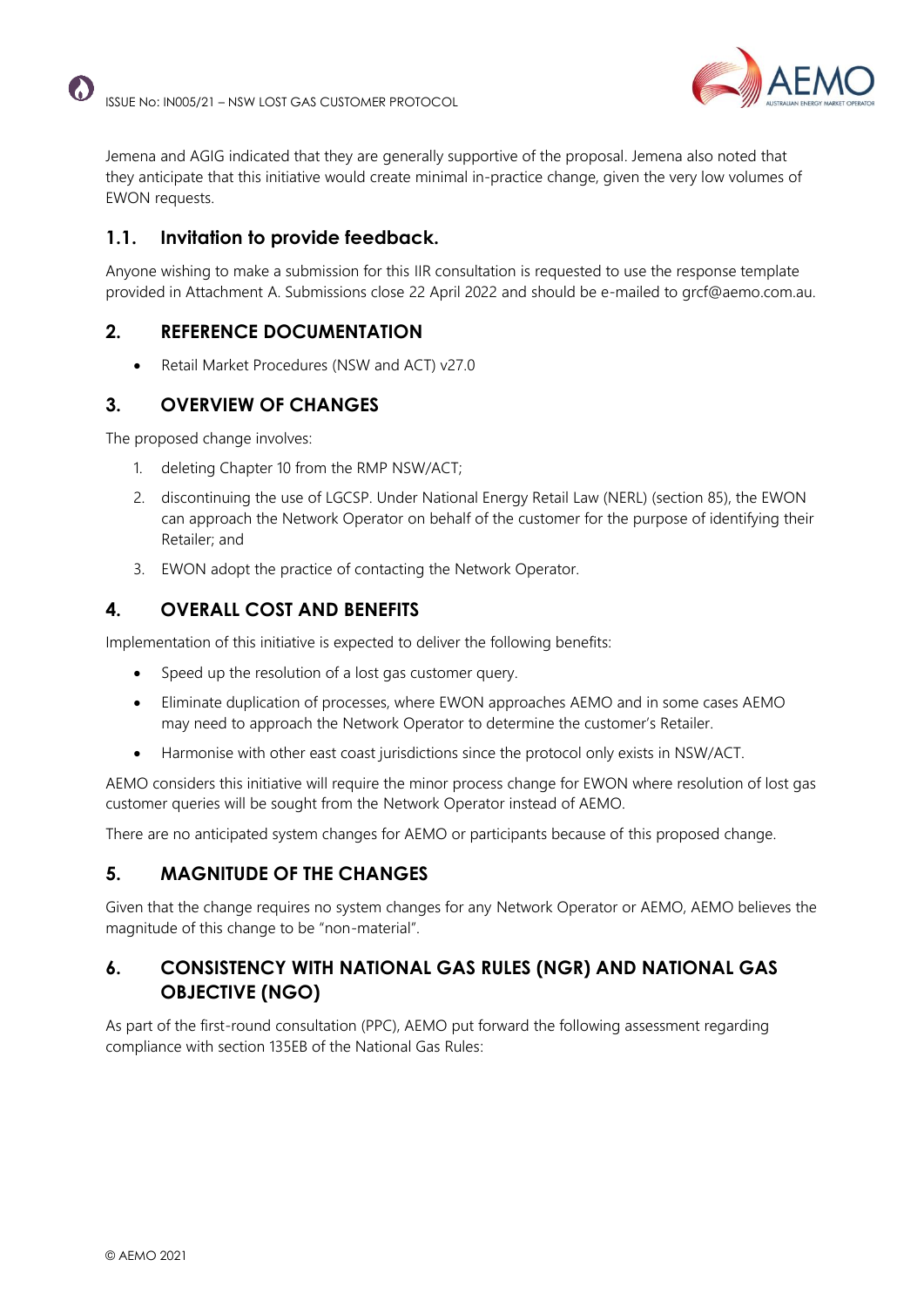

| Consistency with National Gas Law (NGL) and NGR | AEMO's view is that the proposed change is<br>consistent with the NGL and NGR. No participant<br>raised any objections during the consultations<br>listed in Section 1.1 and participants will be given<br>an opportunity during this PPC consultation to<br>inform AEMO if they believe there is such an<br>inconsistency.                 |  |
|-------------------------------------------------|---------------------------------------------------------------------------------------------------------------------------------------------------------------------------------------------------------------------------------------------------------------------------------------------------------------------------------------------|--|
| National Gas Objective                          | As outlined in Section 4 and 5, AEMO's view is that<br>the proposed change will help achieve the<br>National Gas Objective through two mechanisms:<br>Improving the efficiency of the operation<br>$1_{-}$<br>of the gas market by speeding up the<br>resolution of query.<br>Achieve harmony with other east coast<br>2.<br>jurisdictions. |  |
| Any applicable access arrangements              | AEMO's view is that the proposed change is not in<br>conflict with existing Access Arrangements.<br>Participants will be given an opportunity during<br>this IIR consultation to inform AEMO if they<br>believe the proposed change is in conflict with<br>existing Access Arrangements.                                                    |  |

No participant submitted any opposing views in relation to AEMO's assessment during the first-round consultation. AEMO therefore maintains its assessment as described above.

# **7. CONSULTATION FORUM OUTCOMES**

There were six submissions to the PPC consultation from AGL, Alinta, Origin, Red and Lumo Energy, Jemena and EWON. All submissions supported the proposed changes and requested no further amendments. Jemena and Red/Lumo provided additional comments.

# **8. SUPPORTING DOCUMENTATION**

Refer to:

- Attachment B Proposed amendments to the RMP NSW/ACT.
- Attachment C Responses given to PPC.

# **9. SHOULD THE PROPOSED PROCEDURES BE MADE?**

AEMO recommends the changes proposed in Attachment B to progress. No further changes were proposed in the participant feedback to the PPC.

## **10. PROPOSED TIMELINES**

Subject to all necessary approvals, AEMO proposes the following timeframe: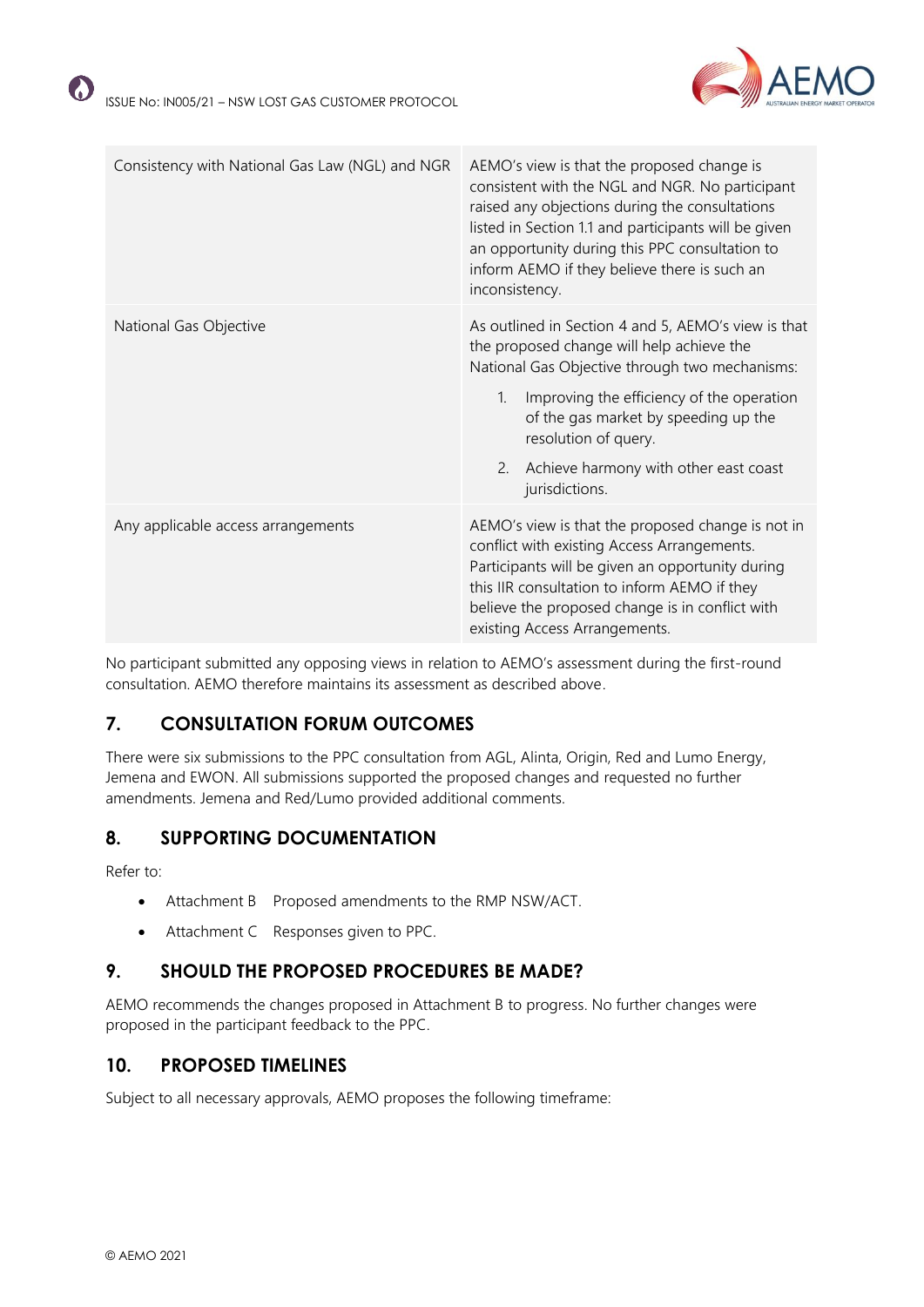



- Issue IIR on 23 March 2022.
- IIR consultation closes on 22 April 2022.
- Notice of AEMO Decision issued 11 May 2022.
- Notice of Effective Date issued by mid-June 2022.
- Target effective date Monday 4 July 2022.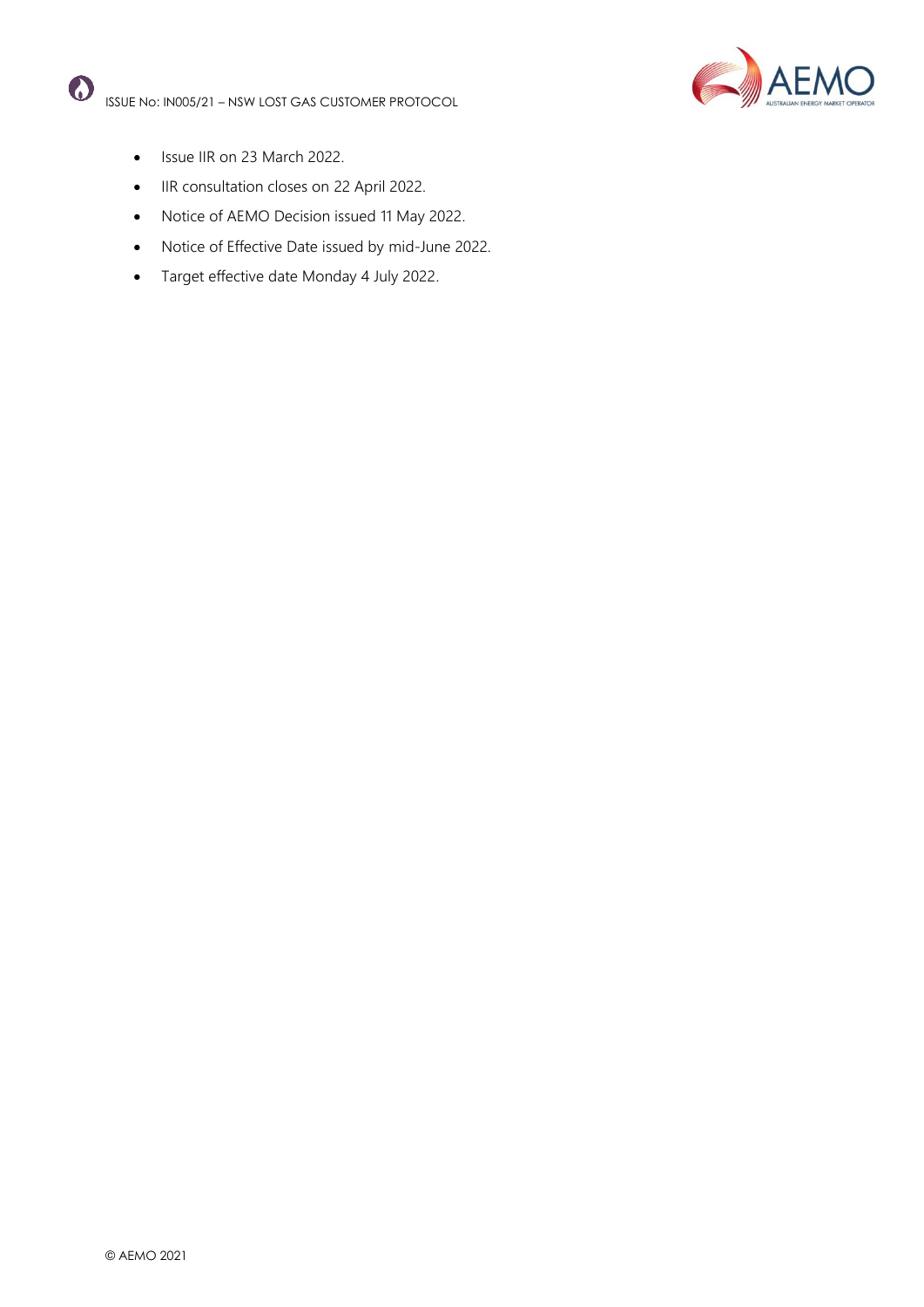

# **ATTACHMENT A – IIR RESPONSE TEMPLATE**

The IIR response template has been attached separately to this document. There are two sections in the template:

- Section 1 seeks feedback on AEMO's examination of the proposal in Sections 1–9 (i.e. whether AEMO has correctly captured the requirements and surrounding context of the proposal).
- Section 2 seeks feedback on the proposed RMP changes themselves (i.e., whether the drafted RMP changes accurately reflect the proposal in the IIR).

Anyone wishing to make a submission to this IIR consultation are to use this response template.

Submissions close 22 April 2022 and should be emailed to grcf@aemo.com.au.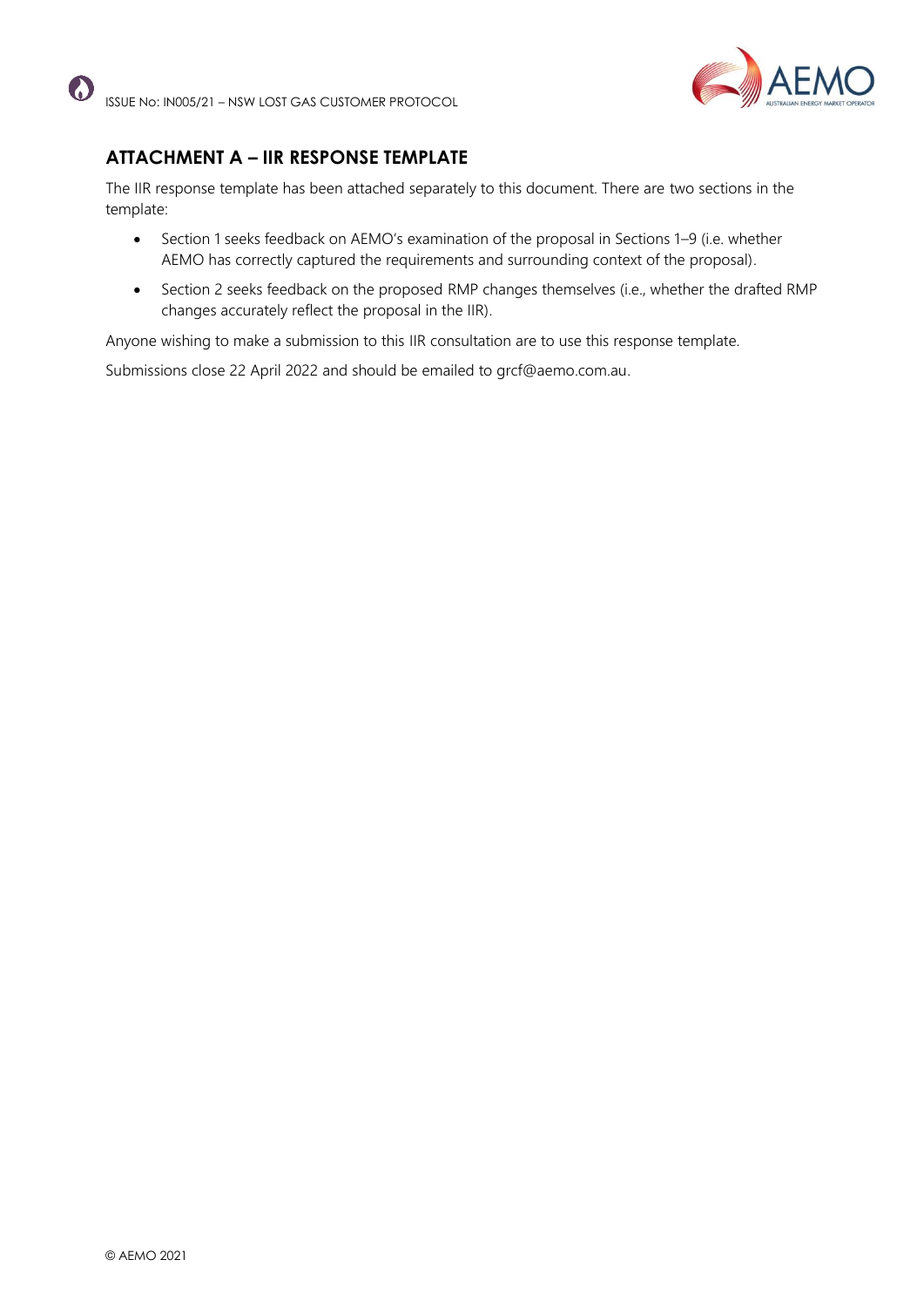

# **ATTACHMENT B – DOCUMENTATION CHANGES**

Changes are shown against v26.0 of the RMP (NSW/ACT). Blue underline means addition and red strikeout means delete.

Extract from Retail Market Procedures (NSW/ACT)

#### **1.1.2 Wagga Wagga and Tamworth**

- (c) The following provisions of these Procedures apply to *Network Operators* in respect of the Wagga Wagga and Tamworth *network sections*:
	- (i) this clause 1.1.2;
	- (ii) clause 1.2.1 (Definitions) the definitions of *business day*, *gas day*, *hot water meter* and all other defined terms necessary to give meaning and effect to this clause 1.1.2, including any provision specified in this paragraph (c);
	- (iii) clause 1.2.2 (Interpretation);
	- (iv) clause 3.6.4 (Calculation of energy data hot water meters), consistent with the calculation in example 5 of clause 1.2.2(g) and as if the *common factor* were the water conversion factor as defined in that example;
	- (v) clause 4.2(b) (De-energising or disconnecting basic meters by Users);
	- (vi) clause 4.3 (Meter upgrade or downgrade), provided that the time by which the *Network Operator* is to provide information under paragraphs (c) and (d) is 5.00 pm on the 2nd *business day* before the relevant *meter* is to be upgraded or downgraded (as applicable), not the 2nd *business day* afterwards;
	- (vii) Chapters 6 and 11 (Customer transfer process and Customer transfer error correction process), subject to paragraph (f);
	- (viii) There is no clause 1.1.2 (c) (viii)
	- (viii) Chapter 10 (Lost gas customer process); and
	- (ix) Attachment 4 (Wagga Wagga and Tamworth information);

#### **CHAPTER 10. THERE IS NO CHAPTER 10**

#### **CHAPTER 10.LOST GAS CUSTOMER PROCESS**

#### **10.1 Lost Gas Customer Service Protocol**

- (a) *AEMO* may provide a service that enables a *Customer* to find out the identity of the current *FRO* of the *delivery point* at which that *Customer* is supplied with *gas* ("lost *gas* customer service").
- (b) The lost *gas* customer service must be provided in accordance with a protocol ("Lost Gas Customer Protocol").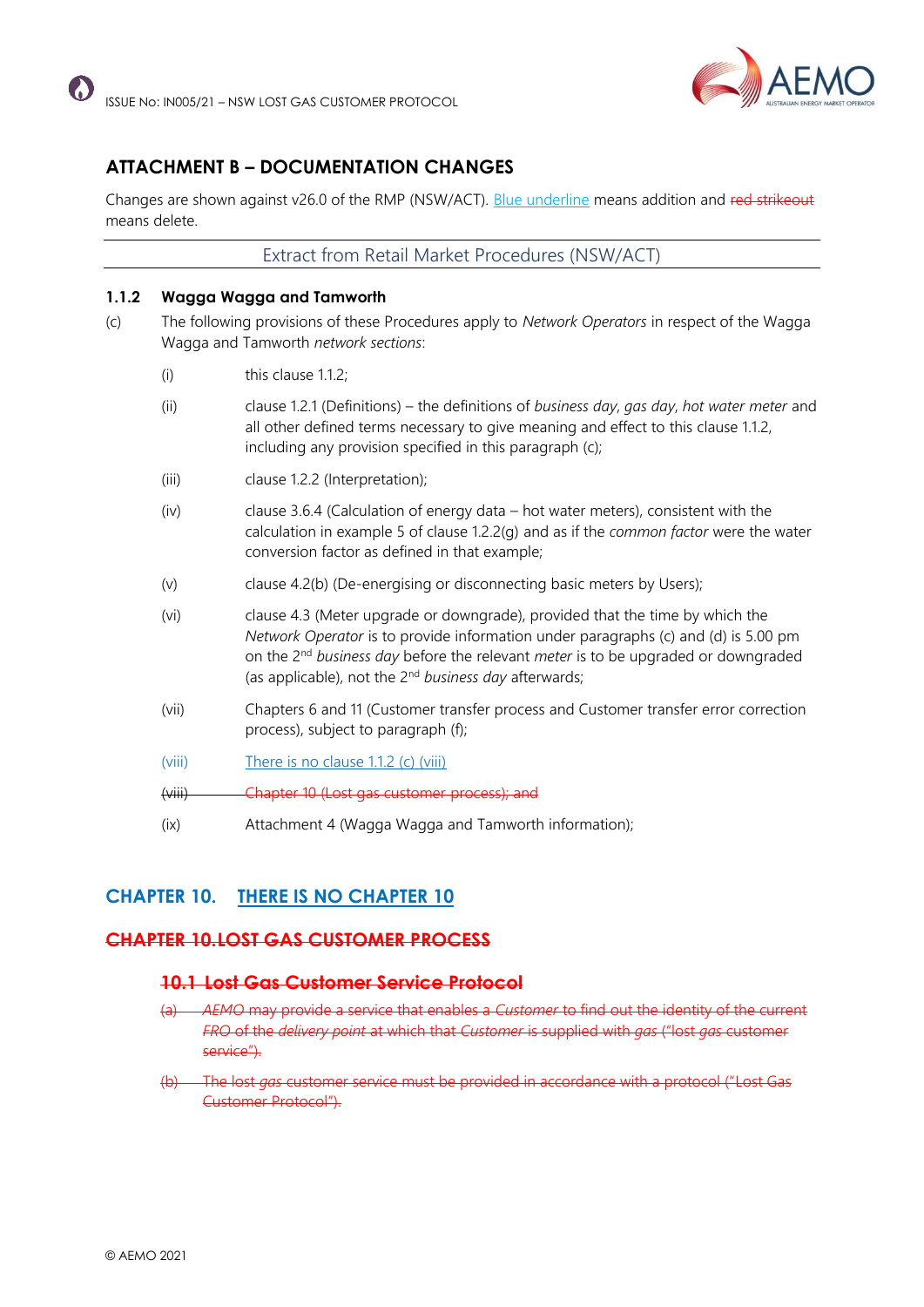

#### **10.1.1Amendment**

The Lost Gas Customer Protocol may only be amended by *AEMO* when such amendments are agreed with the recognised energy industry ombudsman for New South Wales and after undertaking one of the following consultative processes:

- (a) the ordinary process for making Procedures under section 135EE of the Rules; or
- (b) the expedited process for making Procedures under section 135EF of the Rules.

#### **10.1.2Publication**

*AEMO* must *publish* the Lost Gas Customer Protocol as amended from time to time.

#### **10.1.3Effect**

*Network Operator*s, *Retailers* and *AEMO* must comply with, and are bound by, the Lost Gas Customer Protocol in respect of the provision of information, giving of notice, delivery of notices or documents and making of requests, and the receipt of information, notices and documents or requests.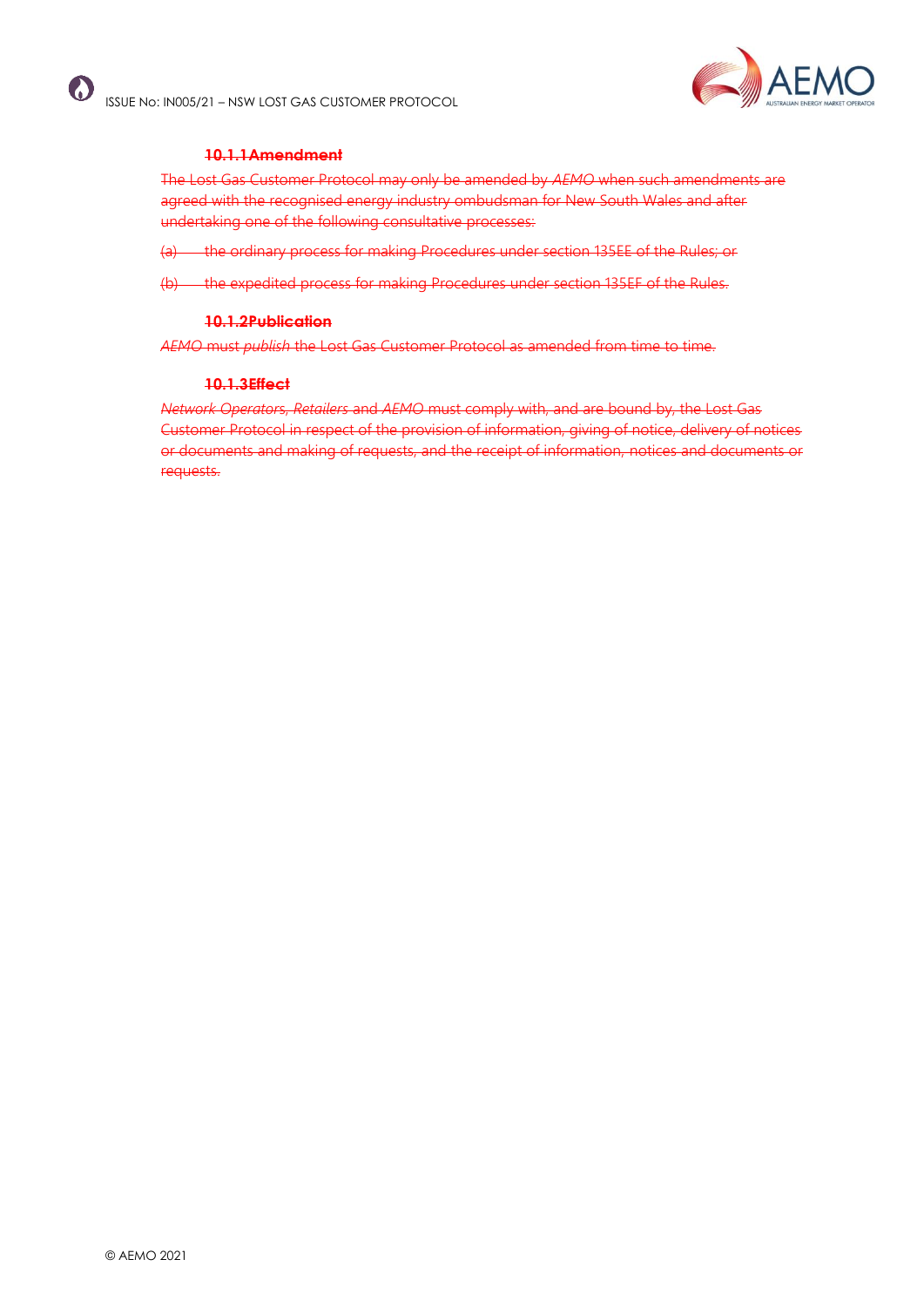# **ATTACHMENT C – FEEDBACK GIVEN TO PPC**

#### Section 1 - General Comments on the Proposed Procedure Change

| <b>Topic</b>                                                                                                                                                                                                                                                                                                                                                                                                                            | Ref#           | Participant | Response                                                                                                                                                                                                                                                                                                                                                                                                                                                                                                                                                                                                                                                                                                                           | <b>AEMO Response</b>                                            |
|-----------------------------------------------------------------------------------------------------------------------------------------------------------------------------------------------------------------------------------------------------------------------------------------------------------------------------------------------------------------------------------------------------------------------------------------|----------------|-------------|------------------------------------------------------------------------------------------------------------------------------------------------------------------------------------------------------------------------------------------------------------------------------------------------------------------------------------------------------------------------------------------------------------------------------------------------------------------------------------------------------------------------------------------------------------------------------------------------------------------------------------------------------------------------------------------------------------------------------------|-----------------------------------------------------------------|
| Sections 1 to 9 of the PPC<br>sets out details of the<br>proposal.<br>Does your organisation<br>support AEMO's<br>assessment of the<br>proposal?<br>If no, please specify areas<br>in which your<br>organisation disputes<br>AEMO's assessment<br>(include PPC section<br>reference number) of the<br>proposal and include<br>information that supports<br>your organisation's<br>rationale for not<br>supporting AEMO's<br>assessment. |                | AGL         | AGL agrees with AEMO that the Lost Gas Customer Process can be retired.<br>The requirements have reached a small number and this will align the issue to<br>processes in other gas markets.                                                                                                                                                                                                                                                                                                                                                                                                                                                                                                                                        | <b>AEMO notes AGL's</b><br>support of the proposal.             |
|                                                                                                                                                                                                                                                                                                                                                                                                                                         | $\overline{c}$ | Alinta      | Yes. Alinta Energy supports the proposal.                                                                                                                                                                                                                                                                                                                                                                                                                                                                                                                                                                                                                                                                                          | <b>AEMO</b> notes Alinta's<br>support of the proposal.          |
|                                                                                                                                                                                                                                                                                                                                                                                                                                         | 3              | Origin      | Origin supports AEMO's assessment based on participant feedback to delete<br>chapter 10 and alternative method for EWON to request lost gas customer<br>information                                                                                                                                                                                                                                                                                                                                                                                                                                                                                                                                                                | <b>AEMO</b> notes Origin's<br>support of the proposal.          |
|                                                                                                                                                                                                                                                                                                                                                                                                                                         | $\overline{4}$ | Jemena      | JGN is supportive of the proposal on the basis of:<br>anticipated low annual request volumes;<br>no identified conflict with Access Arrangements; and<br>no anticipated case charges being applied by EWON onto Jemena for<br>these requests.<br>National Energy Retail Law (NERL) clause 85 covers the obligation on Retailers<br>and Network Operators to provide details of a customer's Retailer when<br>requested by EWON.<br>National Energy Retail Rules (NERR) Rule 101 (1) provides for a shared<br>customer to obtain assistance to resolve an enquiry.<br>There is a very low probability of the Network Operator record of the current<br>FRO being temporarily not aligned with AEMO's records at points in time e.g. | AEMO notes Jemena's<br>comments and support<br>of the proposal. |